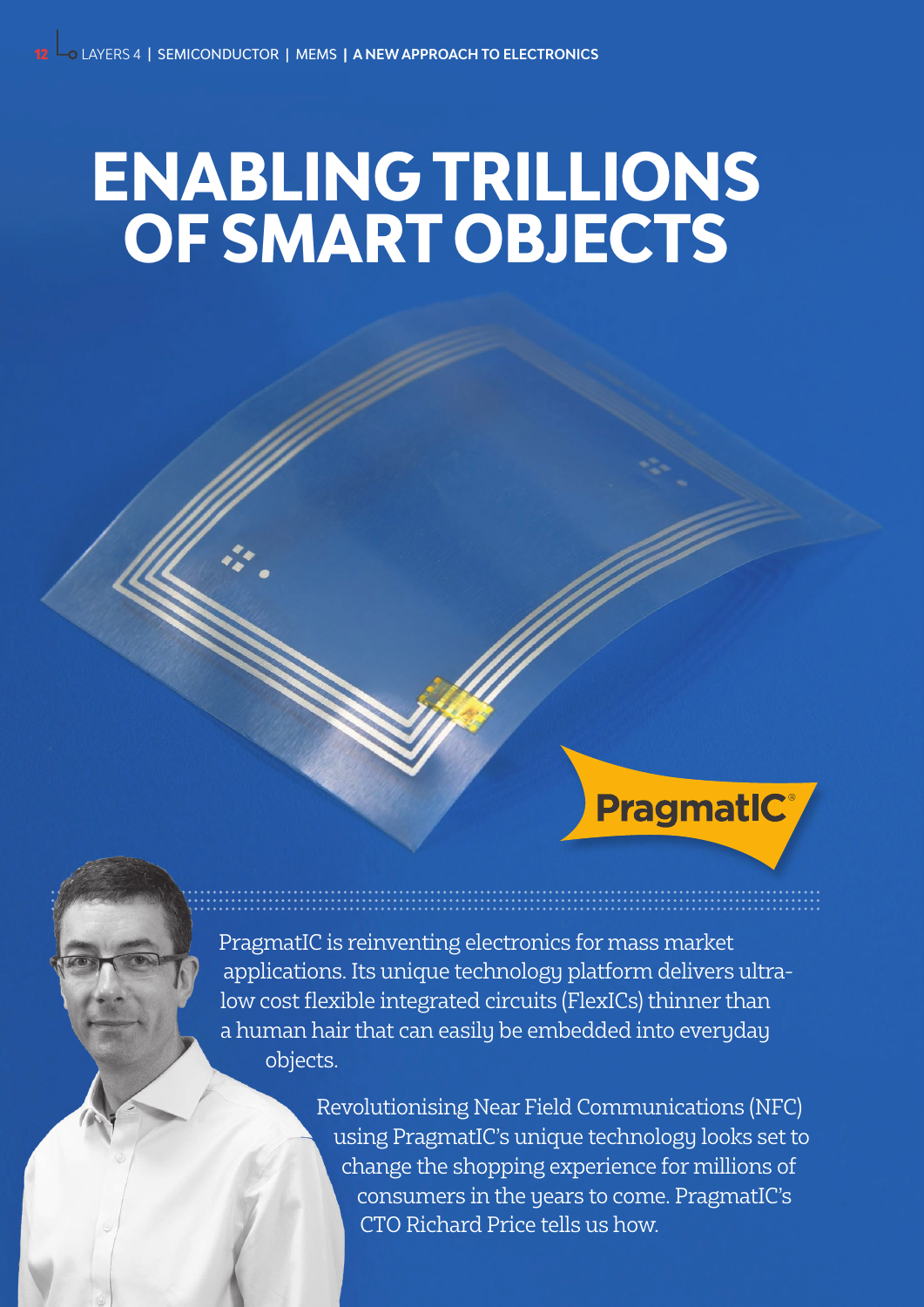

## **The power of tagging and tapping**

Embedding NFC enabled tags into supermarket products offers brands the opportunity to transform everyday items into key marketing assets, influencing purchasing behaviour and building direct connections with customers in an ever more competitive landscape. Consumers can benefit from interactive personalised experiences, with access to product information before, during and after purchase, simply by tapping their NFC enabled smartphones.



## **The solution for mass market tagging is now here**

Around 80% of smartphones are already NFC enabled and current estimates suggest there will be a total installed base of around 3.5 billion capable handsets by 2019. That means there's plenty of consumers ready to use the technology. However, so far campaigns have been limited to premium products or special promotions. Although conventional tagging technology based on classic silicon integrated circuits (ICs) has indeed achieved cost reductions of over 50% in the last 10 years, at around 10¢ per tag the costs still remain a factor of 10 too high for brands in the Fast Moving Consumer Goods (FMCG) sector. Plus, from a practical perspective, the "hard" silicon-based tags can be susceptible to impact damage and in some cases require compromise on the packaging itself. That's where PragmatIC's FlexIC technology now steps in.

Tags based on FlexICs are ultra-thin and flexible. Unlike silicon-based tags they can be integrated invisibly on any type of packaging and unlike other approaches like barcodes and QR codes they are also smaller, can be integrated behind labels and packaging without affecting brand identity and offer much greater functionality. Most importantly of all though, they offer the potential to achieve that all important 1¢ manufacturing cost target essential for the FMCG industry.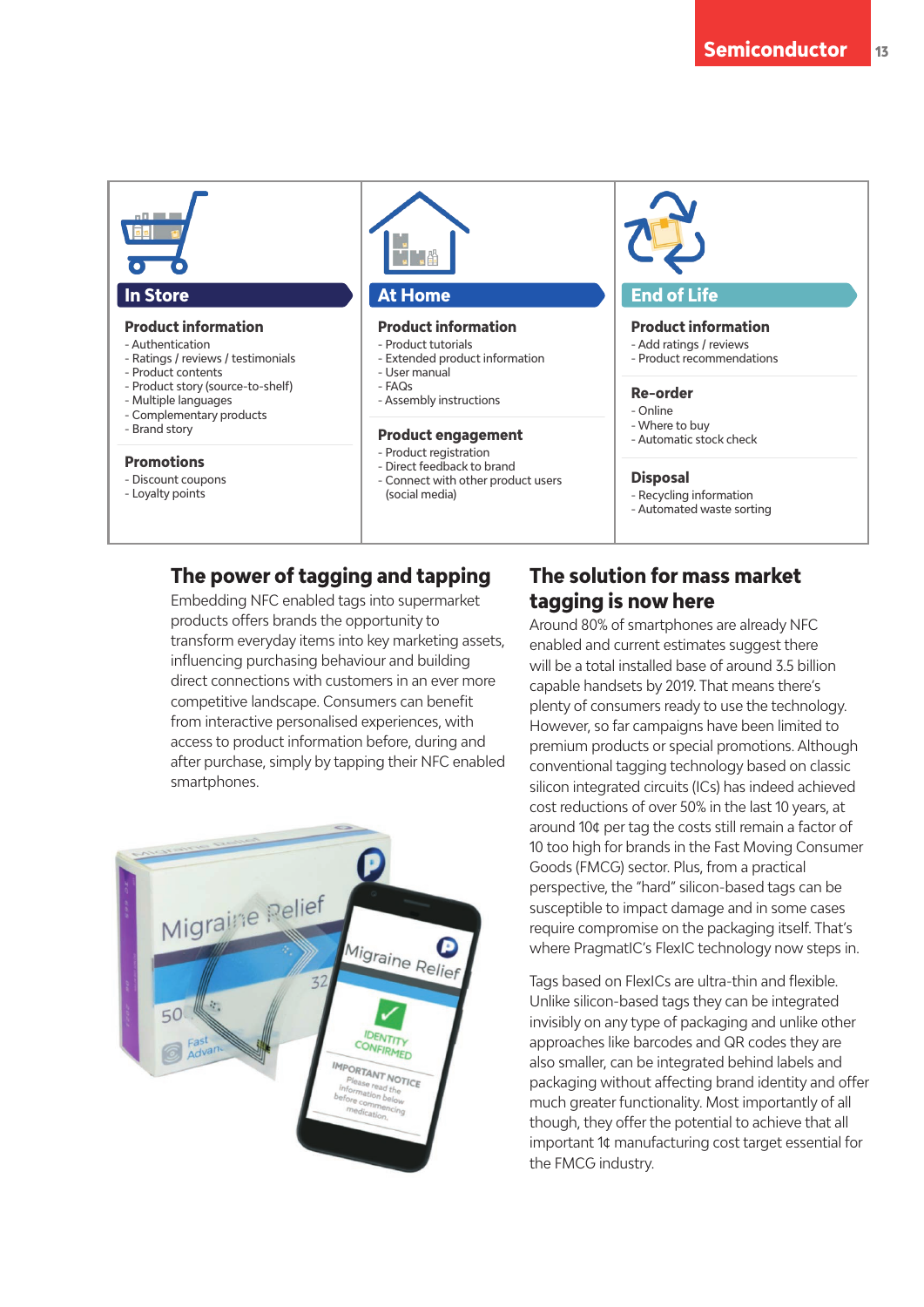

### **Bringing the technology to market**

PragmatIC has developed FlexLogIC™ - its own complete "fab-in-a-box" manufacturing line for its customers to produce FlexICs economically at high volumes. This is a fully automated system which PragmatIC can deliver, install and set up, even at manufacturing locations such as label and packaging facilities with little or no experience in the semiconductor industry. The detailed material recipes, end-to-end process flow, in-line quality monitoring and feedback control loops are implemented within the equipment and software design to ensure reliable production without operator intervention.

All the technologies required, like PVD and lithography are implemented in a self-contained clean environment. Capital investment is 100 to 1000 times less than for a conventional silicon IC fab and set up time is typically 6 months. That compares with a typical silicon IC fab calling for billions of dollars in upfront investment and a 2 year lead time.

The upfront design costs for FlexICs are also considerably lower, so new flexible electronic solutions can be developed, tested and rolled out in weeks rather than months, and the end products brought to market much more quickly. The production cycle is less than a day. This reduction in both cost and time lends itself well to a scalable distributed production model. Compared with silicon ICs, where a few huge foundry companies produce most of the world's supply, the FlexLogIC model can support a large number of global manufacturers, across multiple locations, each one closer to the original product manufacturer.